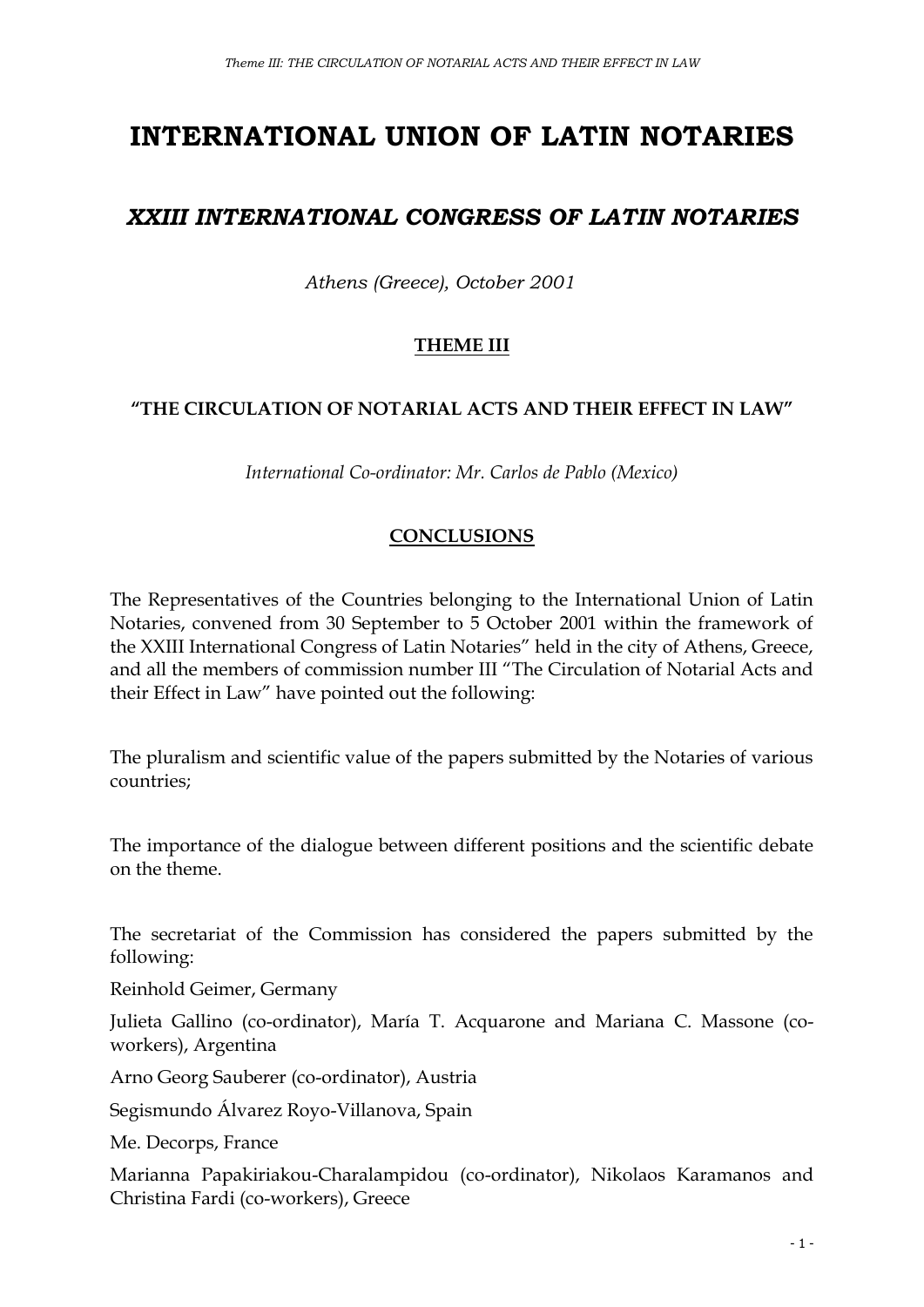Nery Roberto Muñoz, Guatemala J.T. Anema and A.A. Tomlow (co-ordinator: M.R.Meijer), The Netherlands Patricia Danko, Hungary Yoshimitsu Miyamoto, Japan Inga Mucina, Latvia Pierre Pippon, Québec Cesare Licini, Paolo Pasqualis, and Franco Salerno Cardillo, Italy José Antonio Márquez González, Mexico Rosa Elena Di Martino, Paraguay Violeta Tomala, Poland Erick Mrzena (presented by Foukal, Martín), Czech Republic Laurent M. J. Besso, Switzerland Faysal Icin, M. Bozkurt and Tomris Kantek, Turkey Martha Szeinblum, Uruguay, as co-worker and co-author.

The notariat of Morocco also submitted papers.

It is important to mention the significant similarities between the various papers and the exchange of opinions within the Commission regarding the following:

he need to standardise legislative criteria concerning the prompt circulation of notarial deeds;

The need to optimise their probative force in national legal business;

The need to equally optimise their probative force in international legal business, and

Lastly, the need to recall that the circulation of notarial acts and their probative force occur within the framework of the current globalisation of regional economies, the massive trading of goods and services, the growing movement of people and increasing communications via computers at all levels.

Having made a summary and recapitulation previously, the Commission suggests to this Plenary General Meeting to adopt the following final unitary proposal, with the amendments deemed appropriate:

#### **Conclusions for theme three:**

**Preliminary Remarks**: The notarial act, which contains a free expression of will, as it is drawn up by a Latin-type notary, is necessarily evidence of the knowledge,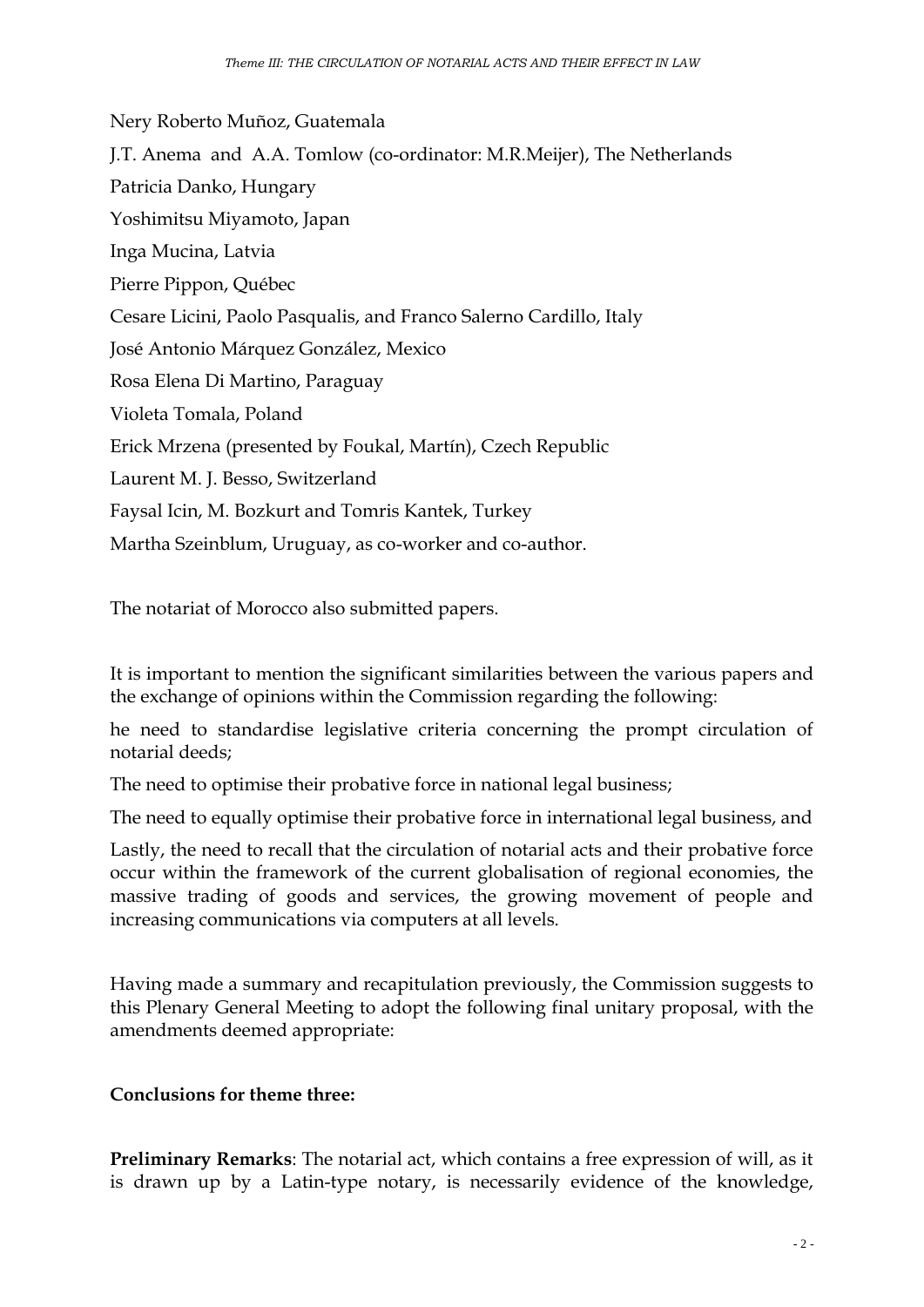qualification and ability of the parties concerned, their legitimation, the formation, manifestation and giving of consent and the verification of legality. It is deposited so that it may be reproduced at any time; its authenticity be acknowledged; its free circulation allowed; and the same effects recognised in the State of origin be recognised in every other State – probative force and enforceability, from the standpoint of proceedings, and effects leading to the creation of substantial rights.

Similarly, if the notarial act can be enforced in the Country of origin, it should also be enforced in any other State, like a judgement of the Country of origin.

1. To favour the free circulation of notarial deeds, notariats should seek to obtain corresponding recognition from respective States. This would allow Latin-type notaries, as jurists, to recognise that a document drawn up abroad fulfils the requirements of authenticity and formal equivalence, thereby reducing the burdens of justice and general government. It is incumbent on notaries to determine whether such a document is compatible with domestic law, if necessary. This has to be acknowledged in the filing records or the corresponding deed, in compliance with the applicable notarial law.

2. The use of the most advanced means should be fostered to avoid forgery of original documents and their copies. These include the use of paper that offers security guarantees, indelible ink, holograms and any other technological means.

3. It is hoped that notariats obtain from respective States accession to international conventions, to favour the certification and circulation of documents.

4. To favour the circulation of the document and communication among Notaries and to avoid forgeries, each notariat should create a database that may be consulted by other notaries and Latin notariats, having the following minimum contents:

- The names of notaries, how to contact them, territorial competence, date of appointment and end of the term of office, if applicable (including maybe information on languages spoken, etc.),

- Certification requirements for each State and conventions ratified on this subject,

- Security measures adopted by notaries when drawing up deeds (seals, headed paper, etc.) to avoid forgery.